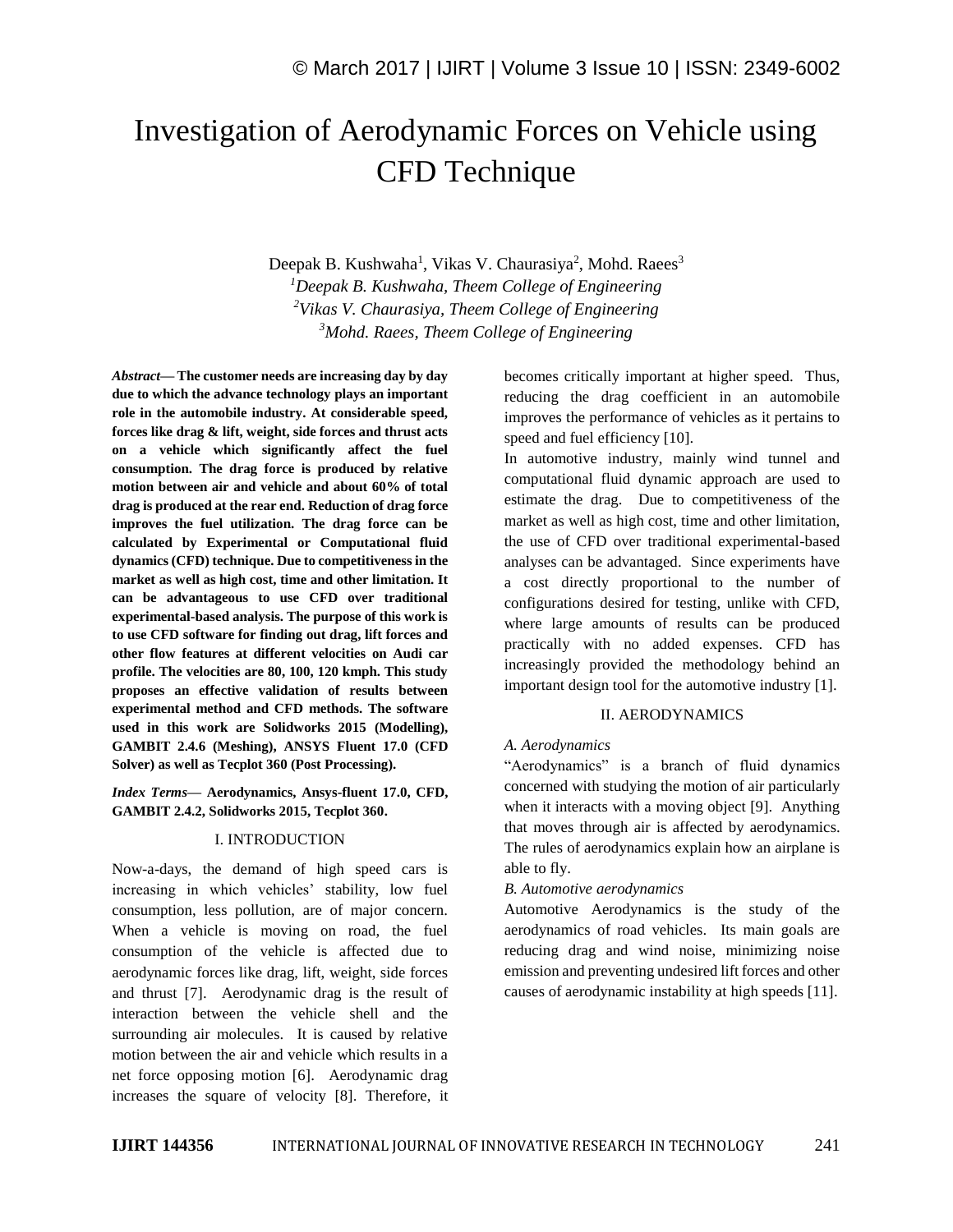# *C. Factors contributing to flow field around vehicle*

The frictional force of aerodynamic drag increases significantly with vehicle speed [2]. The major factors, which affect the flow field around the vehicle, are the boundary layers, separation of flow field, friction drag and lastly the pressure drag.

# III. COMPUTATIONAL FLUID DYNAMICS (CFD)

According to Oleg Zikanov [3] CFD can be defined as: "CFD (Computational fluid dynamics) is a set of numerical methods applied to obtain approximate solution of problems of fluid dynamics and heat transfer."



Fig. 1. The different disciplines contained within computational fluid dynamics.

According to this definition, CFD is not a science by itself but a way to apply methods of one discipline (numerical analysis) to another (heat and mass transfer). In retrospect, it is integrating not only the disciplines of fluid mechanics with mathematics but also with computer science as illustrated in **Fig. 1**. The physical characteristics of the fluid motion can usually be described through fundamental mathematical equations, usually in partial differential form, which govern a process of interest and are often called governing equations in CFD. Jiyuan Tu, Guan Heng Yeoh and Chaoqun Liu [4] has discussed how to solve mathematical equations with using CFD.



Fig. 2. The three basic approach to solve problems in fluid dynamics and heat transfer

CFD has also become one of the three basic methods or approaches that can be employed to solve problems in fluid dynamics and heat transfer. As demonstrated in **Fig. 2**, each approach is strongly interlinked and does not lie in isolation.

# *A. How does a CFD code works?*

CFD codes are structured around the numerical algorithms that can be engage in fluid problems. In order to provide easy access to their solving power, all commercial CFD packages include difficult user interfaces input problem parameters and to examine the results. Hence all codes contain three main elements.

- Pre-Processor
- Solver
- Post-processor

# *B. Pre-processor*

A pre-processor is used to define the geometry for the computational domain of interest and generate the mesh of control volumes (for calculations). Generally, the finer the mesh in the areas of large changes, the more accurate the solution. Fineness of the grid also determines the computer hardware and calculation time needed [5].

#### *C. Solver*

The solver makes the calculations using a numerical solution technique, which can use finite difference, finite element, or spectral methods. Most CFD codes use finite volumes, which is a special finite difference method. First the fluid flow equations are integrated over the control volumes (resulting in the exact conservation of relevant properties for each finite volume), then these integral equations are discretized (producing algebraic equations through converting of the integral fluid flow equations), and finally an iterative method is used to solve the algebraic equations [5].

#### *D. Post-Processor*

The post-processor provides for visualization of the results, and includes the capability to display the geometry/mesh, create vector, contour, and 2D and 3D surface plots. Particles can be tracked throughout a simulation, and the model can be manipulated (i.e. changed by scaling, rotating, etc.), and all in full colour animated graphics [5].

# *E. Problem solving with CFD*

There are many decisions to be made before setting up the problem in the CFD code. Some of the decisions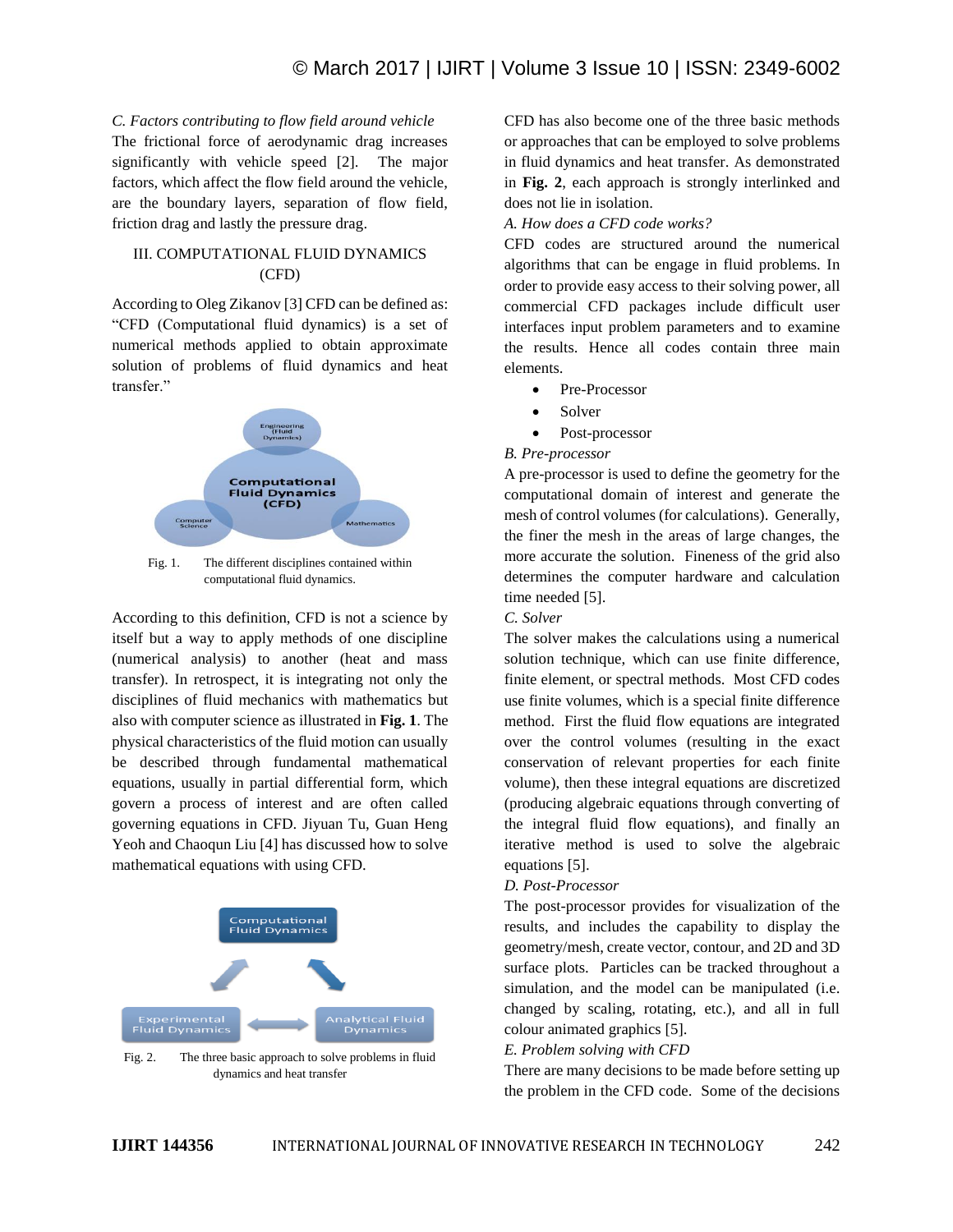to be made can include: whether the problem should be 2D or 3D, which type of boundary conditions to use, whether or not to calculate pressure/temperature variations based on the air flow density, which turbulence model to use, etc. The assumptions made should be reduced to a level as simple as possible, yet still retaining the most important features of the problem to be solved in order to reach an accurate solution.

After the above decisions are made, the geometry and mesh can be created. The grid should be made as fine as required to make the simulation 'grid independent'.

#### IV. GEOMETRY AND DIMENSIONS

Geometric models were modeled using Solidworks 2015 modeling software. For the present analysis only 2-D profile of Audi R8 car model was used. The modeling process involved importing the vehicle blueprints into Solidworks with the help of which, 3D curves were projected. These curves then acted as boundaries to generate surfaces. The final surface model was converted into IGS file format before importing it to Ansys. The **Fig. 3** shows 2D profile of Audi R8 car model and the **Fig. 4** shows the final surface model of the car.







Fig. 4. Surface geometry

#### V. CREATING FLUID ENCLOUSER

In order to simulate the air flow around the vehicle, a fluid volume needs to be created which will encompass the vehicle. This was done by creating an enclosure around the vehicle and subtracting the vehicle body. This enclosure acts as the air domain.

To reduce the overall computational cost and time, the vehicle was considered symmetric laterally. Dimensions of analysis domain are presented in **Fig.5**. Where  $L = 4431$  mm.





While generating the mesh, sizing functions were used wherever necessary in order to obtain accurate lift/drag parameters. Two bodies of refinements were added to properly capture the flow in the region closest to the vehicle and also capture the flow in the wake since, boundary layer separation has a significant effect on drag. After meshing problem in GAMBIT, the mesh consists of quads and triangular. The total number of elements obtained was 58.102 thousand. **Fig**. **6 & 7** shows the final mesh.



Fig. 6. Mesh away from profile.



Fig. 7. Mesh closer to profile.

# V. BOUNDARY CONDITIONS

Three different velocity of the air at the inlet boundary condition is set in Fluent and velocities are shown in Table I.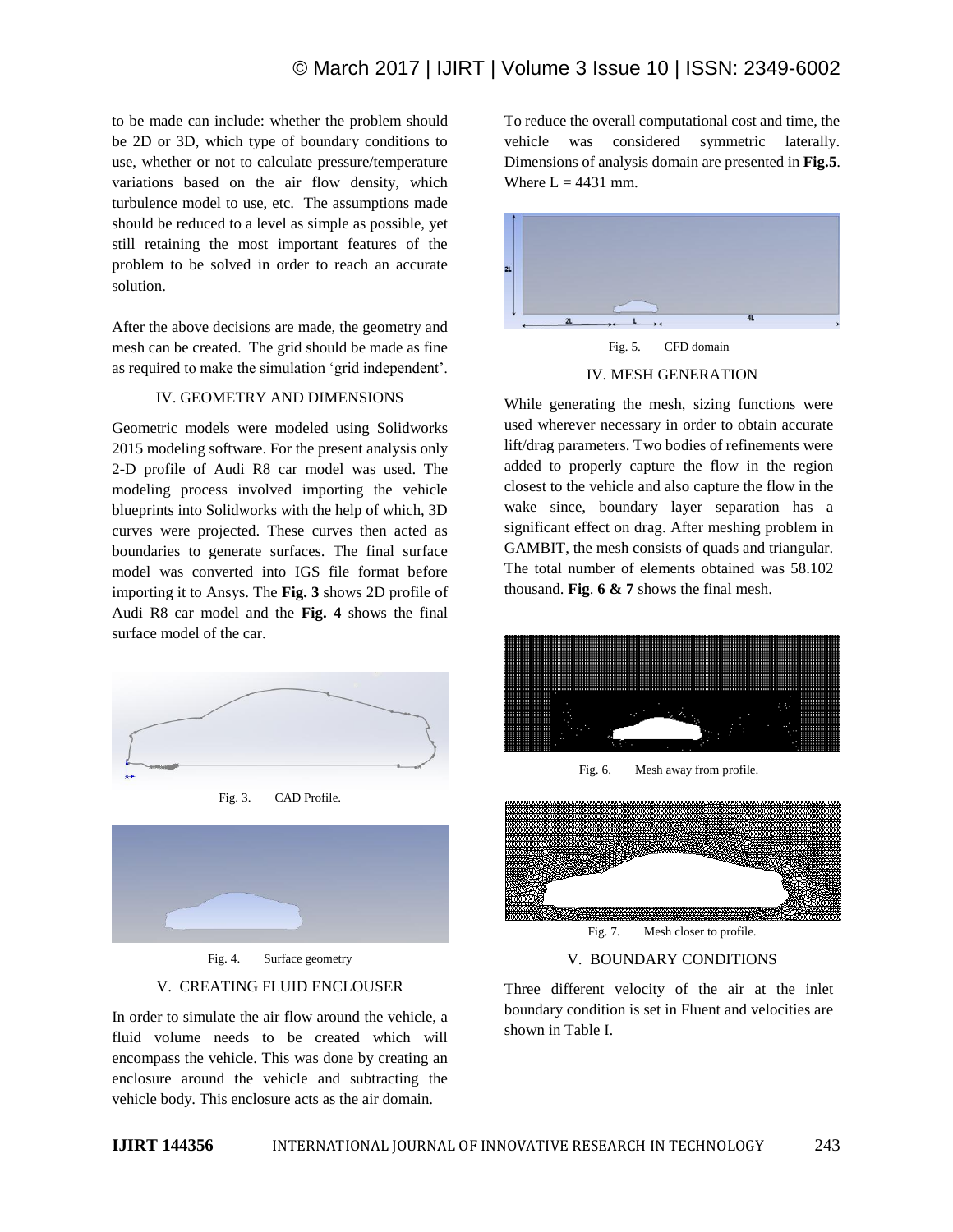# © March 2017 | IJIRT | Volume 3 Issue 10 | ISSN: 2349-6002

#### TABLE I. INLET VELOCITIES

| Sr. No. | <b>Velocities</b> | Unit |
|---------|-------------------|------|
|         | 22.22             | m/s  |
|         | 27.77             | m/s  |
|         | 33.33             | m/s  |

The outlet boundary condition is set to pressure outlet with the gauge pressure of 0 Pa. The car contour, the top and the bottom of the virtual wind tunnel are set as symmetry. The density of air is set as 1.225 kg/m3 and the viscosity of air is 1.7894 x 10-5 kg/ms. **Fig. 8**  represent the boundary conditions.



Fig. 8. Boundary conditions

#### V. SOLVER

For this analysis, a pressure based transient state solver was used. The solution methods, equations used along with the input data are listed below:

- Pressure based transient state solver
- Shear stress transport (SST  $k-\omega$ ) model
- Air velocities at inlet are 22.22 m/s, 27.77 m/s and 33.33 m/s respectively

#### *D. Transient flow analysis*

Transient flow is the flow, wherein, the flow velocity and pressure are changing with time. When changes occur to a fluid system such as during starting or stopping, in such a situation transient flow conditions exists. Otherwise the system is in steady state. Often, transient flow conditions persist as oscillating pressure and velocity waves for some time after the initial event that caused it.

Time step size  $(∆t)$  must be small enough to resolve time-dependent features observed in transient flow and to make sure convergence is reached within the number of Max Iterations per Time Step. The setting selected were listed in Table II.

| Sr.<br>no.     | <b>Velocities</b><br>(m/s) | Time step<br>size<br>(s) | No. of<br>time<br>step | Max.<br><i>iteration/time</i><br>step |
|----------------|----------------------------|--------------------------|------------------------|---------------------------------------|
|                | 22.22                      | 0.057969                 | 14000                  | 20                                    |
| $\mathfrak{D}$ | 27.77                      | 0.046383                 | 18000                  | 20                                    |
| 3              | 33.33                      | 0.038646                 | 21000                  | 20                                    |

#### TABLE II. SOLVER SETTINGS

#### IV. RESULTS

The various flow features and parameter of Audi R8 2D car model are shown in **Fig 9-26**. Table III show the results for  $C_D$  with different flow velocities

TABLE III. C<sub>D</sub> FOR DIFFERENT VELOCITIES

| Sr. No. | Velocities (m/s) | $\mathbf{C}_{\mathbf{D}}$ |
|---------|------------------|---------------------------|
|         | 22.22            | 0.243702                  |
|         | 27.77            | 0.241598                  |
|         | 33.33            | 0.239977                  |





Fig. 10. Velocity contour at 27.77 m/s



Fig. 11. Velocity contour at 33.33 m/s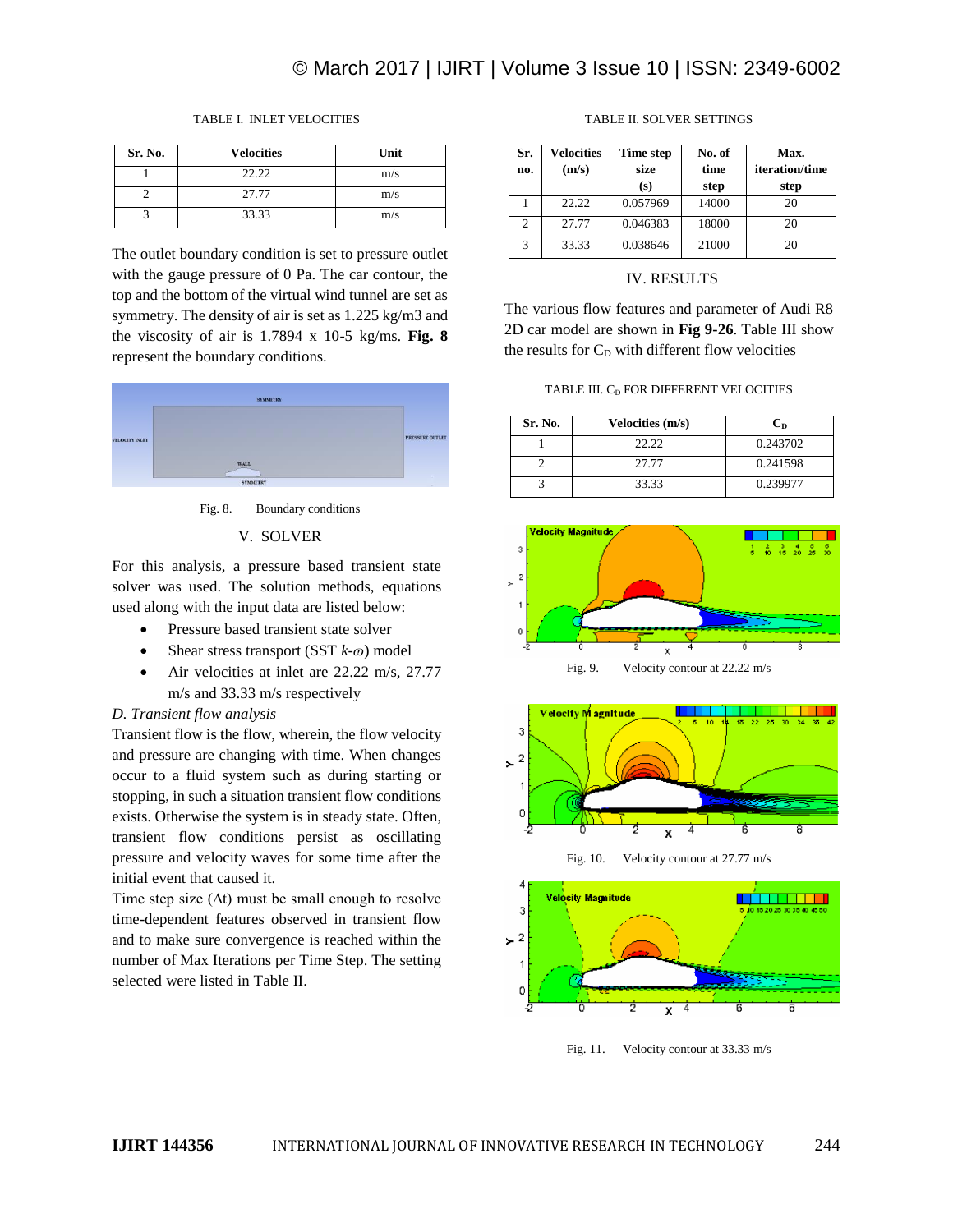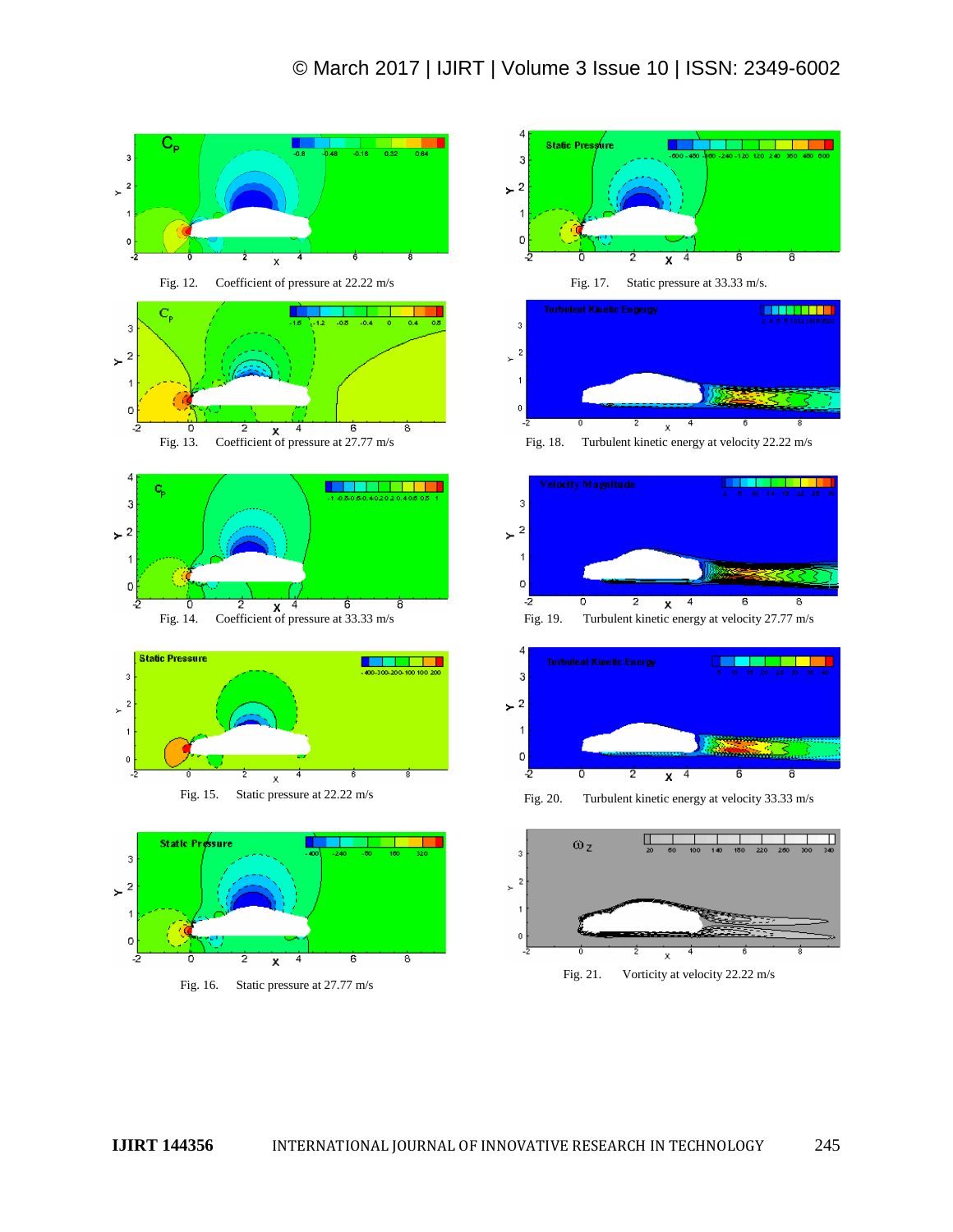

Fig. 23. Vorticity at velocity 33.33 m/s





Fig. 24. Streamlines and flow separation at velocity 22.22 m/s

Fig. 25. Streamlines and flow separation at velocity 27.77 m/s



Fig. 26. Streamlines and flow separation at velocity 33.33 m/s

Since 1991 to 2017 the experimental result of coefficient of drag  $(C_D)$  of Audi car model ranges from 0.23 to 0.33 [12]. The coefficient of drag  $(C_D)$ obtained from current analysis of Audi model using CFD is given in Table III, which is within the range of experimental result. Thus the obtained result is reliable and validate the experimental result.

#### VII. CONCLUSION

On the basis of obtained result, it can be concluded that CFD can provide near about accurate result in comparison with experimental result. In this work three different flow velocity were studied and it is observed that drag force increases as velocity increases. Thus, require more motive power which affects the fuel consumption. 2D analysis is very helpful and usually preceded by a 3D analysis, because they can provide some basic guidelines that could be used to redesigned and enhance the solution. This approach can significantly shorten the time of analyzing a problem.

# ACKNOWLEDGMENT

We express esteemed gratitude sincere thanks to our worthy lecturer guide Prof. Mohd. Raees, our vocabulary does not have suitable words benefiting to high standard at knowledge and extreme sincerity, deviation and affection with they have regularly encouraged us to put heart and soul in this work.